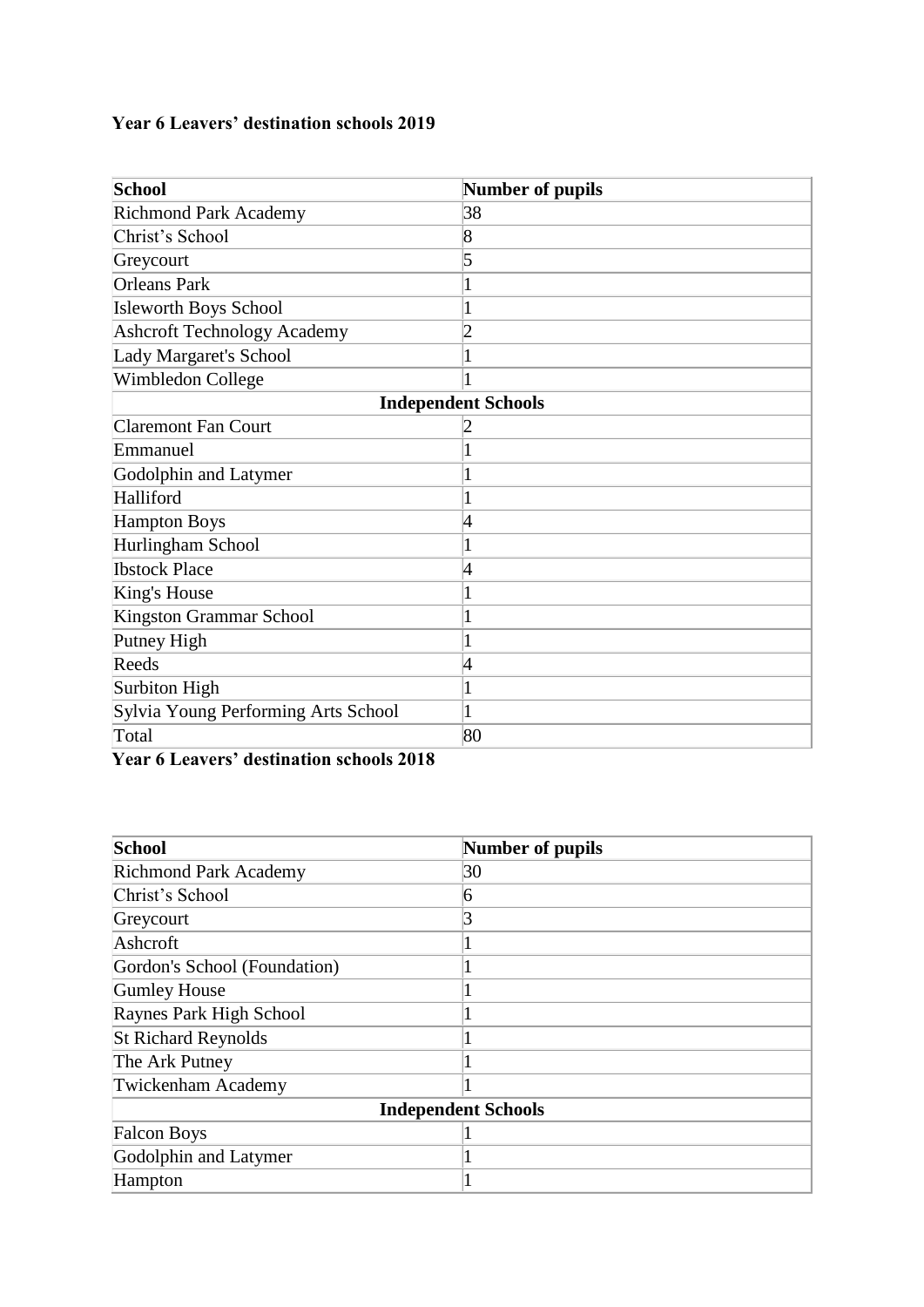| <b>Ibstock</b>             |    |
|----------------------------|----|
| <b>Kew House</b>           |    |
| Kings College Wimbledon    |    |
| <b>Lady Eleanor Holles</b> |    |
| Putney High                |    |
| St Catherine's             |    |
| <b>St James</b>            |    |
| Total                      | 58 |

## **ESPS Yr 6 Leavers' Destinations 2017**

| <b>Year Group Total 60</b>    | <b>Acceptances</b> |
|-------------------------------|--------------------|
| <b>Richmond Park Academy</b>  | 25                 |
| Christ's                      | 13                 |
| Ashcroft Technology Academy 1 |                    |
| Burntwood                     | 1                  |
| Lady Margaret's               | 1                  |
| <b>Overton Grange</b>         | 1                  |
| <b>Tolworth Girls</b>         | 1                  |
| Emanuel                       | 1                  |
| Godolphin and Latymer         | 1                  |
| <b>Hampton Boys</b>           | 1                  |
| <b>Ibstock Place</b>          | 2                  |
| Kingston Grammar              | 3                  |
| Latymer                       | 1                  |
| Putney High                   | 1                  |
| <b>Radnor House</b>           | 3                  |
| St James' Boys                | 1                  |
| The Hall                      | 1                  |
| Willington                    | 1                  |
| Abroad                        | 1                  |

## **ESPS Yr 6 Leavers' Destinations 2016**

| <b>Year Group Total 56</b>               | Acceptances |
|------------------------------------------|-------------|
| <b>Richmond Park Academy</b>             | 30          |
| Christ's                                 | 5           |
| <b>Grey Court</b>                        | 6           |
| Ashcroft Technology Academy <sup>2</sup> |             |
| Lady Margaret's                          |             |
| Ursuline                                 |             |
| Ricard's Lodge                           |             |